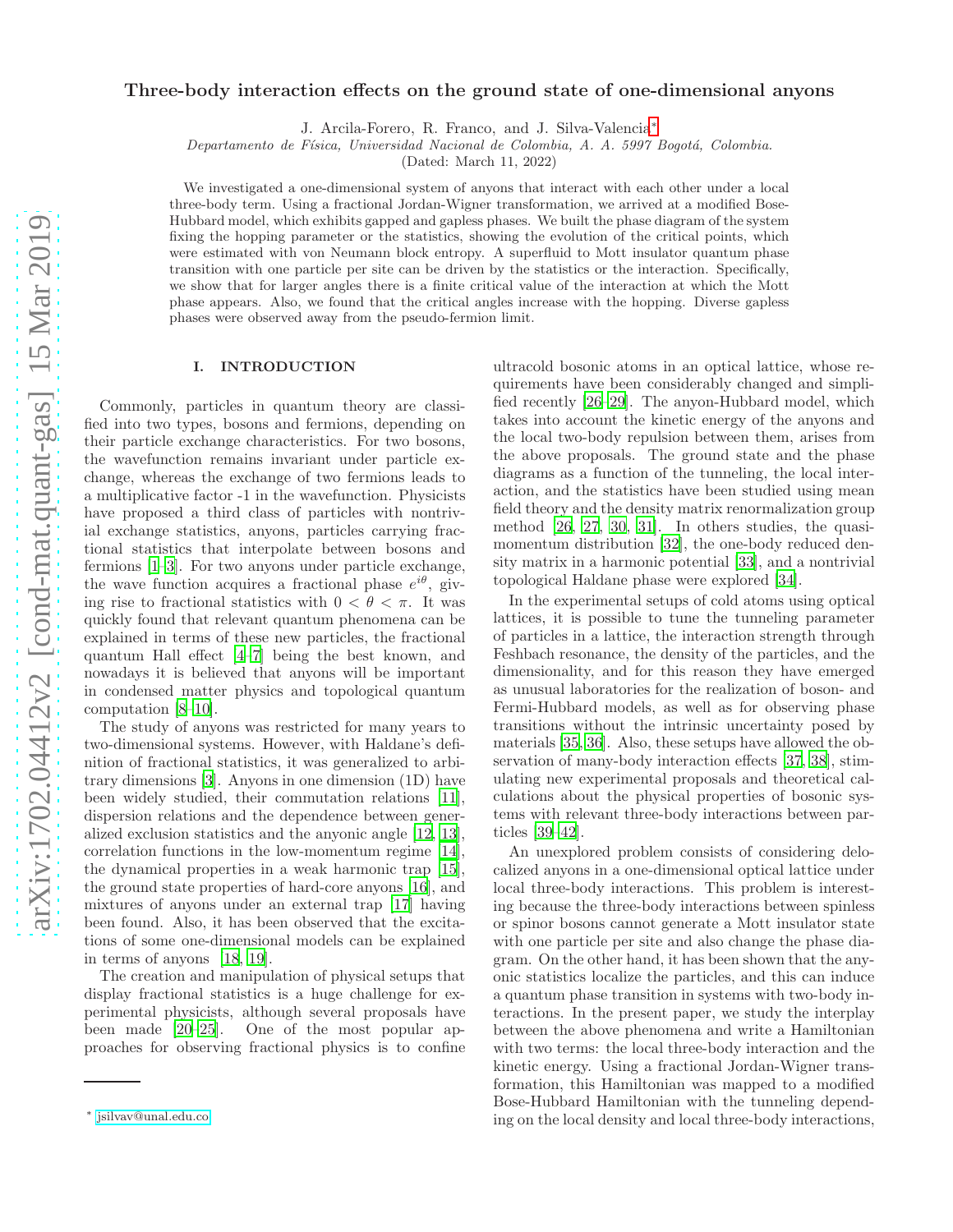which will be studied numerically. The ground state can be gapped or gapless, in accordance with our density matrix renormalization group results. For a global density of one particle per site, we show that the interplay of statistics and the three body interactions leads to a Mott insulator state away from the pseudo-fermion limit. Note that at the above limit a Mott insulator state was found in the absence of interactions [\[27\]](#page-9-19). We build two phase diagrams, the chemical potential as a function of the statistical angle for a fixed hopping parameter and the chemical potential versus the hopping for a fixed anyonic angle. Although a complete study of the superfluid regions is beyond the scope of this paper, our results indicate that for non-integer densities smaller than one, the ground state is a superfluid that does not depend on statistics. After that, a paired phase appears even at the pseudo-fermion limit, this being an important difference between two- and three-body results. Also, we obtained a superfluid phase for densities larger than one at the pseudo-fermion limit. We expect that these facts will be observed in the near future when recent proposals for creating an anyon system and obtaining a regime where the three-body interaction domain is realized. We would like to point out that a prior report on the interplay between many-body effects and anyonic statistics has been made [\[43](#page-9-31)].

Our study is organized in the following way: The anyon-Hubbard model with local three-body interactions is explained in Sec. [I A.](#page-1-0) Using the von Neumann block entropy and the excitation gap in sec. IB, we distinguish the quantum phases of the model and draw the phase diagrams of the model. Finally, our main findings and final comments appear in Sec. [I C.](#page-8-0)

#### <span id="page-1-0"></span>A. Model

In one dimension, the operators of creation  $(a_j^{\dagger})$  and annihilation  $(a_i)$  of an anyon at site j satisfy the following commutation relations:

$$
a_j a_k^{\dagger} - e^{-i\theta sgn(j-k)} a_k^{\dagger} a_j = \delta_{jk},
$$
  
\n
$$
a_j a_k - e^{i\theta sgn(j-k)} a_k a_j = 0,
$$
\n(1)

where  $\theta$  denotes the statistical phase, and the sign function (multistep function) is  $sgn(j - k) = \pm 1$  for  $j > k$ and  $j < k$ , and  $sgn(j - k) = 0$  for  $j = k$ . Note that, two particles on the same site reproduce the ordinary bosonic commutations relations.

The quantum phases of a set of soft-anyons is a subject of great interest at this moment, and they come from the interplay between the hopping of the carries throughout the lattice and the interactions. In the present paper, we consider repulsive local three-body interactions, and the Hamiltonian is given by

<span id="page-1-2"></span>
$$
H = -t \sum_{j}^{L-1} \left( a_j^{\dagger} a_{j+1} + h.c. \right)
$$
  
+ 
$$
\frac{W}{6} \sum_{j}^{L} n_j (n_j - 1)(n_j - 2),
$$
 (2)

 $t > 0$  being the tunneling amplitude connecting two neighboring sites,  $W$  the on-site interaction,  $L$  the length of the lattice, and  $n_i$  the number operator. The first term in the Hamiltonian [\(2\)](#page-1-2) is the kinetic energy with strength t, and the second term stems from the short-range interaction between three particles. Our unit of energy will be  $W = 1$  unless otherwise specified.

The fractional version of the Jordan-Wigner transformation

<span id="page-1-3"></span>
$$
a_j = b_j \exp\left(i\theta \sum_{i=1}^{j-1} n_i\right),\tag{3}
$$

defined by Keilmann et al. establishes an exact mapping between anyons and bosons in one-dimension [\[26](#page-9-17)]. Here, the operator  $b_i$  describes spinless bosons, which satisfy  $[b_j, b_i^{\dagger}] = \delta_{ji}$  and  $[b_j, b_i] = 0$ . Note that the representation of the number operator in terms of anyon or boson operators is the same  $(n_i = a_i^{\dagger} a_i = b_i^{\dagger} b_i).$ 

Applying the anyon-boson mapping [\(3\)](#page-1-3) to the anyon-Hubbard Hamiltonian with three-body interaction [\(2\)](#page-1-2), we obtain a Hamiltonian in terms of boson operators, which allows us to explore the ground state but also establishes a link between the anyon-Hubbard Hamiltonian and its possible experimental realization in cold atom setups. Therefore, the bosonic version of the anyon-Hubbard Hamiltonian with three-body interaction is given by:

$$
H = -t \sum_{j}^{L-1} \left( b_j^{\dagger} b_{j+1} e^{i\theta n_j} + h.c. \right)
$$
  
+ 
$$
\frac{W}{6} \sum_{j}^{L} n_j (n_j - 1)(n_j - 2).
$$
 (4)

In this way, the above Hamiltonian describes bosons with the tunneling depending on the local density  $te^{i\theta n_j}$  for hopping processes from right to left  $(j + 1 \rightarrow j)$ . All of the influence of the fractional statistics is concentrated in this term. If the target site  $j$  is unoccupied, the hopping amplitude is simply  $t$ . If it is occupied by one boson, the amplitude reads  $te^{i\theta}$ , for two bosons  $te^{i2\theta}$ , and so on.

#### <span id="page-1-1"></span>B. Results

Nowadays it is well known that quantum information tools are useful for distinguishing different quantum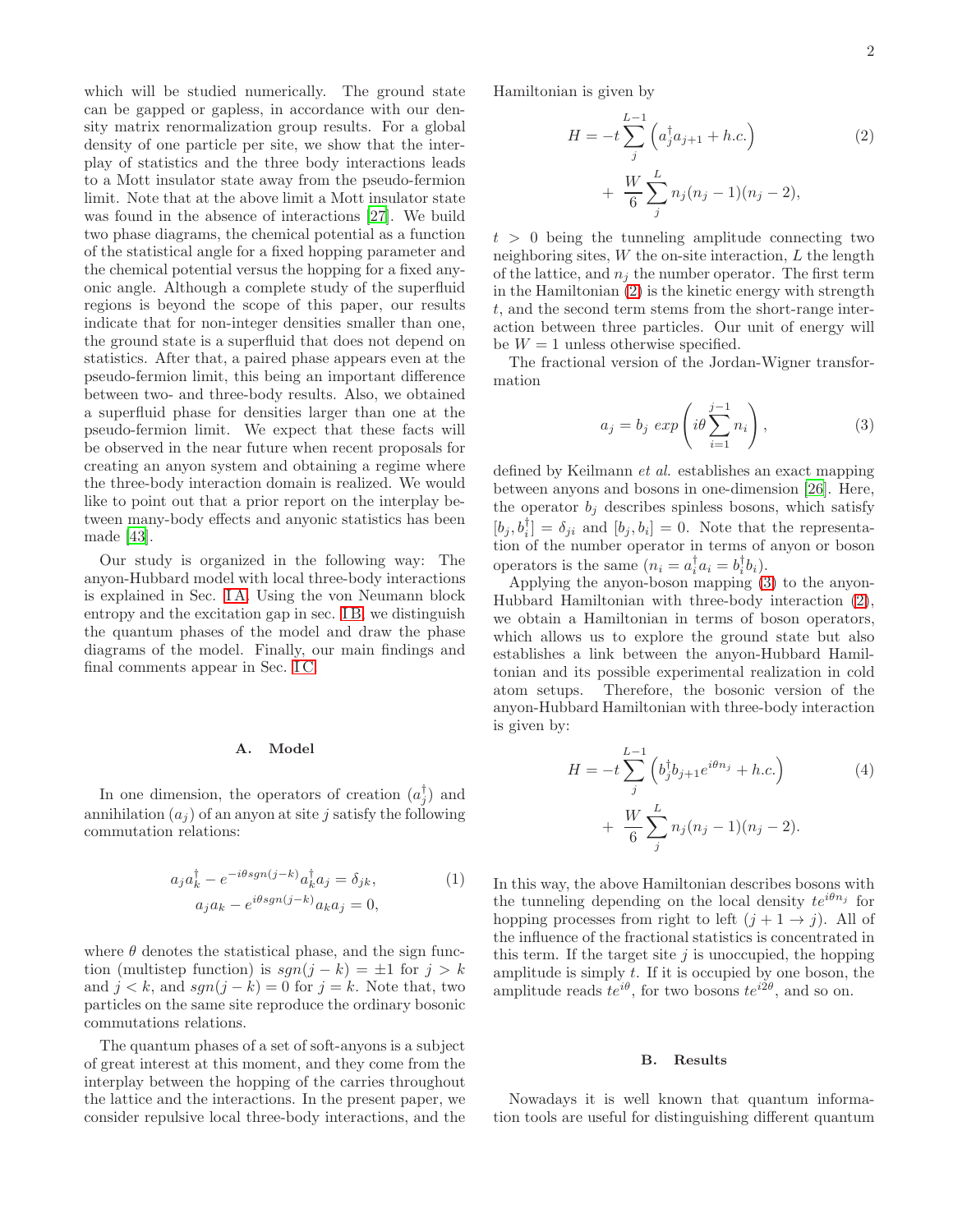

<span id="page-2-0"></span>FIG. 1. The von Neumann block entropy  $S_L(l)$  as a function of l for an anyon chain with  $\theta = \pi/4$ ,  $\rho = 3$  and size  $L =$ 256. Here we consider three different values of the hopping parameter:  $t/W = 0.1, 0.2,$  and 0.5. Clearly, we can see that a change of state happens as the hopping grows.

phases, and also we can estimate the border or critical point that separates one region from another, although there is no "universal" measure of entanglement that works for any quantum problem [\[44\]](#page-9-32). Despite the relevance emphasized by many people and the possible applications of entanglement in diverse areas of physics, experiments for directly detecting and measuring the degree of entanglement of a system are challenging for science. Recently, in an experiment with atoms confined in optical lattices, it was possible to measure the quantum purity, R´enyi entanglement entropy, and mutual information of a Bose-Hubbard system [\[45](#page-9-33)]. These results reinforced the connection between quantum information tools and the description of degenerate gases realized in cold atom setups.

Bipartite measures of entanglement are the most used. Therefore, we consider a system with L sites divided into two parts. Part A has l sites  $(l = 1, ..., L)$ , and the rest form part B, with  $L - l$  sites. The von Neumann block entropy of block A is defined by  $S_A = -Tr \rho_A ln \rho_A$ , where  $\rho_A = Tr_B\tilde{\rho}$  is the reduced density matrix of block A and  $\tilde{\varrho} = |\Psi\rangle\langle\Psi|$  the pure-state density matrix of the whole system. For a system with open boundary conditions, the behavior of the von Neumann block entropy as a function of l depends on the nature of the ground state and provides information about the type of phase, because it saturates (diverges) if the system is gapped (gapless) [\[46\]](#page-9-34). Thus:

<span id="page-2-1"></span>
$$
S_L(l) = \begin{cases} \frac{c}{6} ln[\frac{2L}{\pi} sin(\frac{\pi l}{L})] + \Theta, & \text{critical,} \\ \frac{c}{6} ln[\xi_L] + \Theta', & \text{non critical,} \end{cases}
$$
(5)

c being the central charge and  $\xi_L$  the correlation length. The constants  $\Theta$  and  $\Theta'$  are nonuniversal and model dependent.



<span id="page-2-2"></span>FIG. 2. Phase diagram of the anyon-Hubbard model with local three-body interactions for  $\theta = \pi/4$  and for the densities  $\rho = 2, 3, 4$  and 5. The points correspond to extrapolations to the thermodynamic limit from DMRG data, and the lines are visual guides. MI means Mott insulator regions. The elongated form of the Mott insulator lobes suggests that the transitions are of the Kosterlitz-Thouless type, and the critical points can be calculated by means of gap-scaling analyses [\[47,](#page-9-35) [48](#page-9-36)] or a scaling of the Luttinger-liquid parameter [\[49](#page-9-37)] or the Läuchli and Kollath estimator [\[50\]](#page-9-38).

To determine the ground-state wave function  $(|\Psi\rangle)$ of a lattice with  $L$  sites and  $N$  particles, we used the finite-size density matrix renormalization group algorithm (DMRG) with open boundary conditions, and in order to improve the calculations, we implemented the dynamical block state selection (DBSS) protocol based on a fixed truncation error of the subsystems reduced density matrix instead of using a fixed number of preserved states in the DMRG sweeps [\[51\]](#page-9-39). Also, we truncated the local Hilbert space by considering only  $\rho + 5$ states when the density of the particles is  $\rho = N/L$  [\[47\]](#page-9-35). With the above considerations, we obtained a discarded weight of around 10<sup>−</sup><sup>10</sup> or less, and the maximum number of states maintained was  $m = 1200$ .

The evolution of the von Neumann block entropy  $S_L(l)$ as the size of the block increases is shown in Fig. [1](#page-2-0) for a lattice with global density  $\rho = 3$ , statistical angle  $\theta = \pi/4$ , and three different values of the hopping:  $t/W = 0.1, t/W = 0.2$ , and  $t/W = 0.5$ . For small values of the hopping parameter, we expected that the particles would tend to localize and the entanglement would be small. This happened for  $t/W = 0.1$ , and we observed that the von Neumann block entropy saturates very quickly and has a small value. The above behavior continues for larger values of the hopping parameter  $(t/W = 0.2)$ , but the maximum numerical value is larger, indicating that the entanglement has increased. These results indicate that for a wide range of values of the hopping the system remains in a phase characterized by a finite correlation length, in accordance with the expression Eq. [\(5\)](#page-2-1). However, things change for larger values.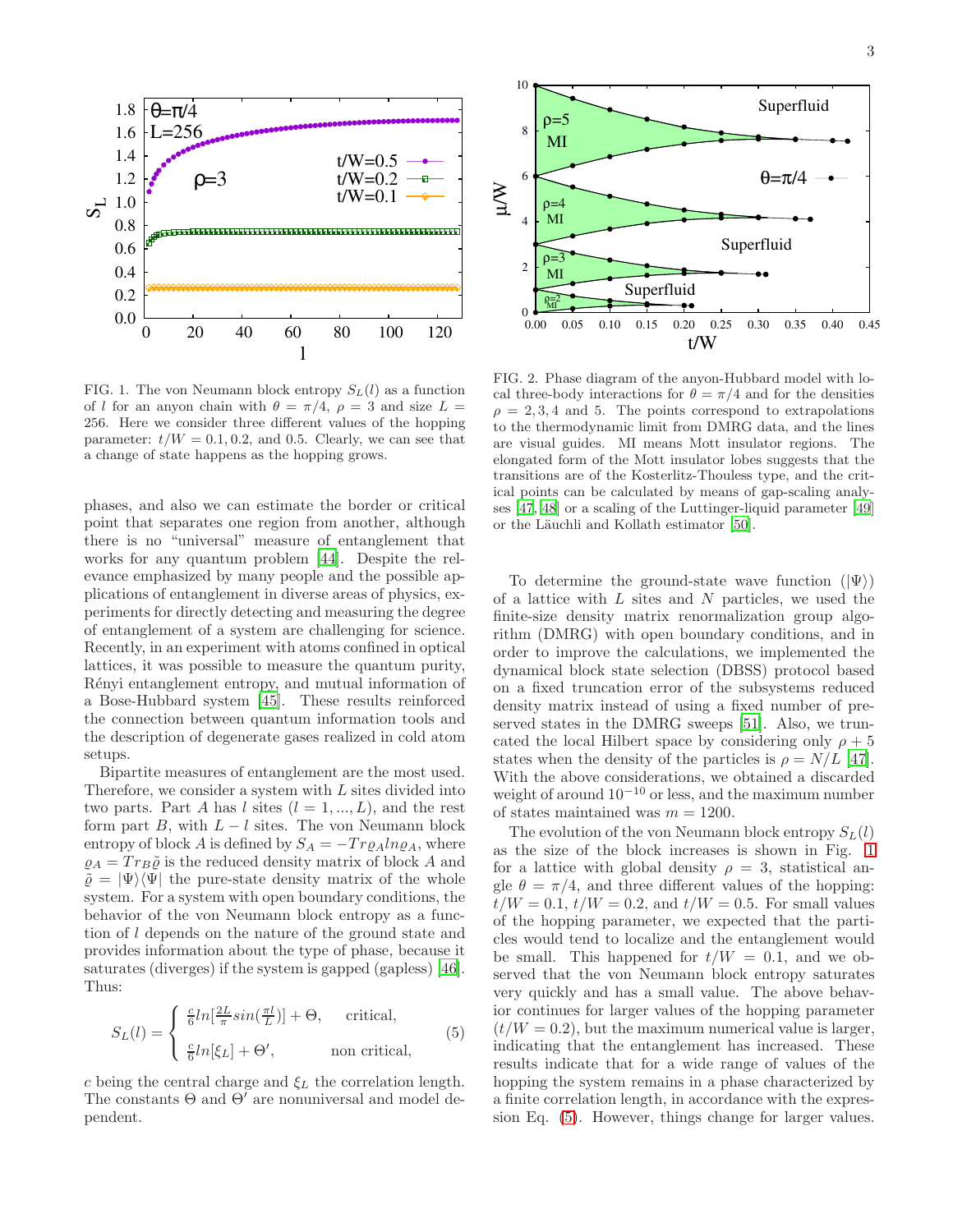

<span id="page-3-0"></span>FIG. 3. Global density  $\rho$  versus the chemical potential  $\mu/W$ for  $t/W = 0.1$  and a statistical angle  $\theta = 3\pi/4$ . The system exhibits a Mott plateau at integer density  $\rho = 1$ . Inset: System size dependence on the chemical potential of anyons with three-body interactions for statistical angle  $\theta = 3\pi/4$  and  $\rho = 1$ . The upper set data correspond to the particle excitation energy and the lower to the hole excitation energy (the lines are visual guides). The values for  $1/L = 0$  (diamonds) correspond to an extrapolation to the thermodynamic limit.

For  $t/W = 0.5$ , the von Neumann block entropy increases smoothly and tends to diverge with the block size, which characterizes a critical state. In this way, the calculation of the von Neumann block entropy allows us to distinguish between two quantum phases in the system (one critical and the other non-critical) and thus to discern the appearance of a phase transition as we increase the tunneling of the particles. This can be deduced from the fact that the entropy changes its behavior (saturate-diverge) when we increase the value of  $t/W$ . In this case, considering that the system density is an integer and that we are facing a non-critical phase, the results suggest that the system could be found to be in a Mott-insulator phase characterized by having a finite-correlation length. This would explain the fact that the block entropy increases and saturates rapidly at a constant value. On the contrary, in the critical region, the system could exhibit a superfluid state, characterized by a divergent behavior of the von Neumann block entropy and the delocalization of the particles along the lattice. In conclusion, for a fixed global density  $\rho$ , the anyon-Hubbard model with local three-body interactions exhibits a Mott insulator to superfluid transition for a finite value of  $t/W$ .

The phase diagram of anyons in one dimension under two-body interactions shows Mott lobes surrounded by superfluid regions, with the Mott areas decreasing as the global density grows. In particular, it was found that the critical point for a statistical angle  $\theta = \pi/4$  and a fixed global density  $\rho = 3$  is located at  $t/U = 0.172$ ,  $U = 1$  being the strength of the two-body interactions and the energy scale for this case [\[26,](#page-9-17) [30\]](#page-9-20). In Fig. [1,](#page-2-0) we observe that the Mott lobe for  $\rho = 3$  survives for values



<span id="page-3-1"></span>FIG. 4. Global density  $\rho$  as a function of the chemical potential  $\mu/W$  at the thermodynamic limit. Here, we fix the statistical angle to  $\theta = 3\pi/4$  and consider  $t/W = 0.1$  and  $t/W = 0.4$ . The vertical dashed lines delimit the insulator phases. In the inset, we show the density profile along the lattice for  $\theta = 3\pi/4$ ,  $t/W = 0.1$  and  $L = 120$ .

greater than  $t/W = 0.2$ , which indicates that the Mott lobes with three-body interactions will be larger than the lobes with two-body interactions, indicating that threebody interactions generate a larger localization in the system, in accordance with previous results for bosons with three-body interactions.

We found that the Hamiltonian problem [\(2\)](#page-1-2) exhibits Mott and superfluid states, which are characterized by the presence or the lack of an excitation gap at the thermodynamic limit. For a lattice with finite size, the excitation gap is  $\Delta \mu(L) = \mu^p(L) - \mu^h(L) = E_0(L, N +$  $1) + E_0(L, N - 1) - 2E_0(L, N)$ , where  $E_0(L, N)$  denotes the ground-state energy for  $L$  sites and  $N$  particles. In particular, a Mott-insulator phase is characterized by the presence of a positive gap at the thermodynamic limit, since the global density is an integer, while the superfluid phase is characterized by the fact that no gap exists at the thermodynamic limit. In Fig. [2,](#page-2-2) we show the thermodynamic limit values of the chemical potential of adding  $(\mu^p)$  and removing  $(\mu^h)$  a particle as a function of the hopping for a statistical angle  $\theta = \pi/4$  and different global densities  $\rho$ . As is well known, the gapped regions are surrounded by superfluid (gapless) ones, and we obtained that upon increasing the global density, the insulator lobes increase and the position of the critical points moves to greater values of  $t/W$  in a manner similar to the boson problem  $(\theta = 0)$  [\[52\]](#page-9-40), but for anyons the critical points are greater than for bosons. These results indicate that the three-body interaction and the statistics favor the localization of particles and that greater kinetic energy is required to delocalize the particles and generate superfluid states. Another characteristic of Fig. [2](#page-2-2) is the absence of the insulator region for  $\rho = 1$ , which is due to the fact that the quantum fluctuations, hav-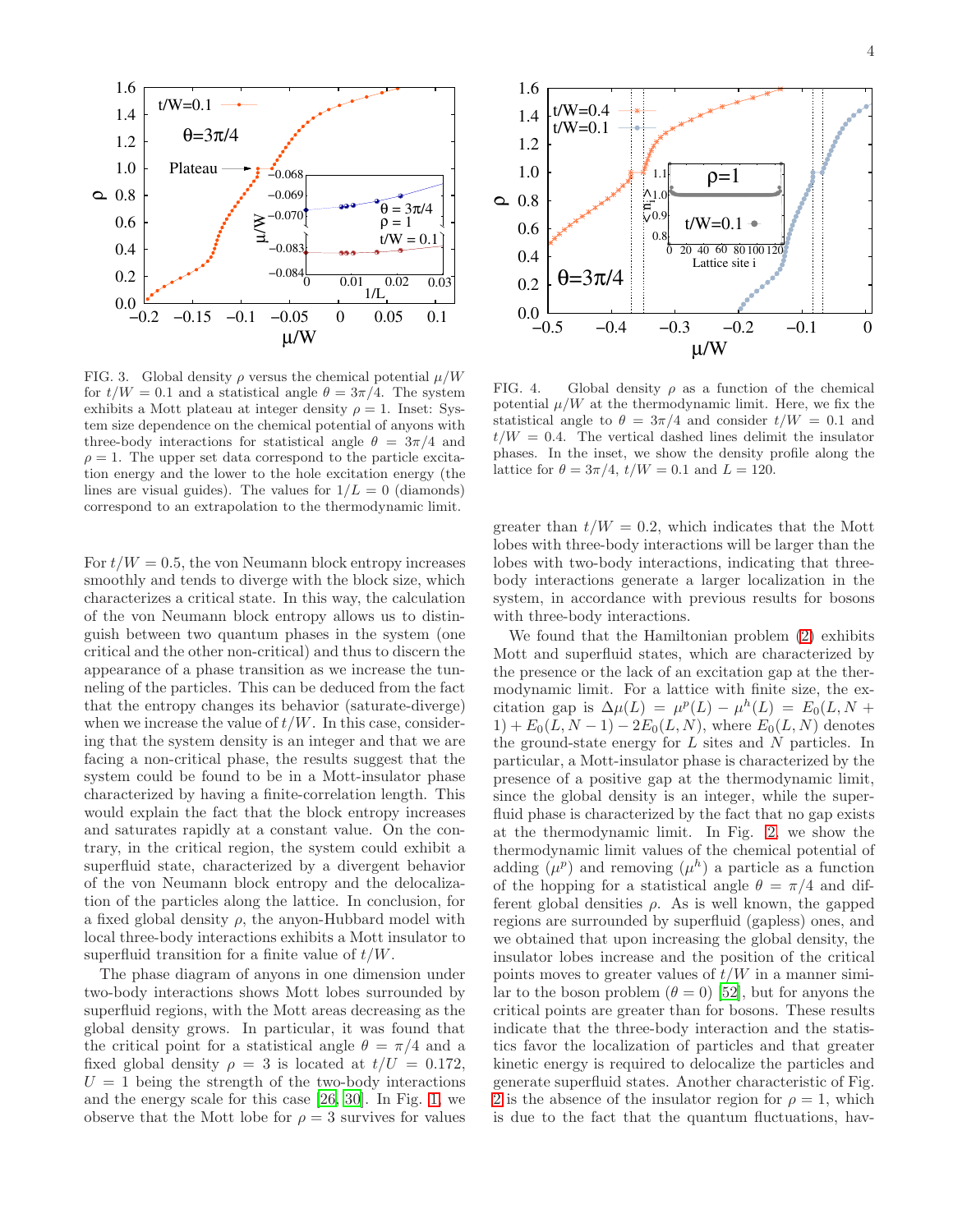

<span id="page-4-0"></span>FIG. 5. Global density  $\rho$  versus the chemical potential  $\mu/t$ at the thermodynamic limit with a statistical angle  $\theta = 3\pi/4$ for different values  $W = 0.5, 1.0,$  and 2.0. Here the unit of energy is the hopping parameter  $t = 1$ . A zoom of the main figure around the first plateau appears in the inset, where the three-body local interaction is  $W = 2.0, 5.0,$  and 8.0. The horizontal lines are visual guides.

ing on average only one particle per site  $(\rho = 1)$  and  $\theta = \pi/4$ , are insufficient for generating particle localization. The elongated shape of the Mott-insulator lobes indicates that the gap closes slowly and possibly follows a Kosterlitz-Thouless formula [\[30\]](#page-9-20). The length of the Mott regions on the vertical axis at  $t/W = 0$  varies with the density of the system. It is notable that for the Boseand anyon-Hubbard models with two-body interaction, this length does not change with the density. Rather, it is constant and equal to one in the scale of  $\mu/U$ . When we consider three-body interactions, the length of the lobe with global density  $\rho$  at  $t/W = 0$  is  $\rho - 1$  for both bosons and anyons with  $\theta = \pi/4$ .

One of the main findings in the anyon-Hubbard model is that the statistics favor the localization of the particles, which is reflected in the increase in the area of the Mott lobes as the statistical angle  $\theta$  tends toward  $\pi$  [\[26\]](#page-9-17). The absence of the  $\rho = 1$  Mott insulator lobe in spinless or spinor bosons chains under local three-body interactions is a very well-known result, but in the present paper, our subject of study consists of anyons, and we expected that the statistical angle would generate new findings. Hence we wanted to explore if for  $\theta > \pi/4$  new insulator phases can appear. Taking into account the above and the fact that a Mott insulator state appears in the absence of interactions at the pseudo-fermion limit  $(\theta = \pi)$  [\[27\]](#page-9-19), we decided to distance ourselves from the above limit. Therefore, we fixed the statistical angle to  $\theta = 3\pi/4$  and studied the evolution of the chemical potential as the number of anyons increases. This leads us to Fig. [3,](#page-3-0) where we show the global density as a function of the chemical potential at the thermodynamic limit. Note that as we increase the overall density of the system,



<span id="page-4-1"></span>FIG. 6. Left panel: The excitation gap at the thermodynamic limit as a function of the three-body interaction for a system of anyons with  $\theta = 3\pi/4$  and global density  $\rho = 1$ . The critical point  $W_c/t = 1.1$  separates a gapless region and a Mott insulator one. Right panel: System size dependence on the chemical potential of a system with one particle per site,  $\theta = 3\pi/4$ , and local interaction  $W/t = 1.0$  and  $W/t = 2.0$  for Figures (b) and (c), respectively. In both figures, the upper set of data corresponds to the particle excitation energy and the lower one to the hole excitation energy. The points are the DMRG results, and the lines are visual guides. The values for  $1/L = 0$  correspond to an extrapolation to the thermodynamic limit, using a second-order polynomial in  $1/L$ .

the chemical potential increases for all the non-integer densities, but for a global density of  $\rho = 1$ , a plateau appears, which indicates the existence of a finite gap at the thermodynamic limit for this density, given by the width of the plateau. In the inset of Fig. [3,](#page-3-0) we show the evolution of the energies for adding  $(\mu^p)$  and removing  $(\mu^h)$  particles versus the inverse of the lattice size for anyons with  $\theta = 3\pi/4$  and density  $\rho = 1$ . This evolution is quadratic for  $t/W = 0.1$ , and at the thermodynamic limit we obtain  $\Delta \mu / W = \lim_{L,N \to \infty} [\mu^p(L) - \mu^h(L)] =$ 0.0135, which corresponds to the width of the plateau and allows us to conclude that the ground state for  $\theta = 3\pi/4$ and  $\rho = 1$  is an insulator.

Fixing the hopping parameter to  $t/W = 0.1$ , we can compare Figs. [2](#page-2-2) and [3](#page-3-0) and observe that the quantum fluctuations are very small for  $\theta = \pi/4$ . Therefore, the interaction term is unimportant and the ground state is a superfluid (gapless), and the first insulator state is obtained for a global density of  $\rho = 2$ . However, as the statistical angle increases, the particles are more localized, the effect of the effective interaction term grows, and an insulator state is obtained for  $\rho = 1$ . The above insulator state is surrounded by gapless regions (see Fig. [3\)](#page-3-0), but we note that the evolution is different for values greater than or less than  $\rho = 1$ , and also for  $\rho < 1$  two diverse regions can be identified, which indicates that the increase of the statistical angle enriches the superfluid regions.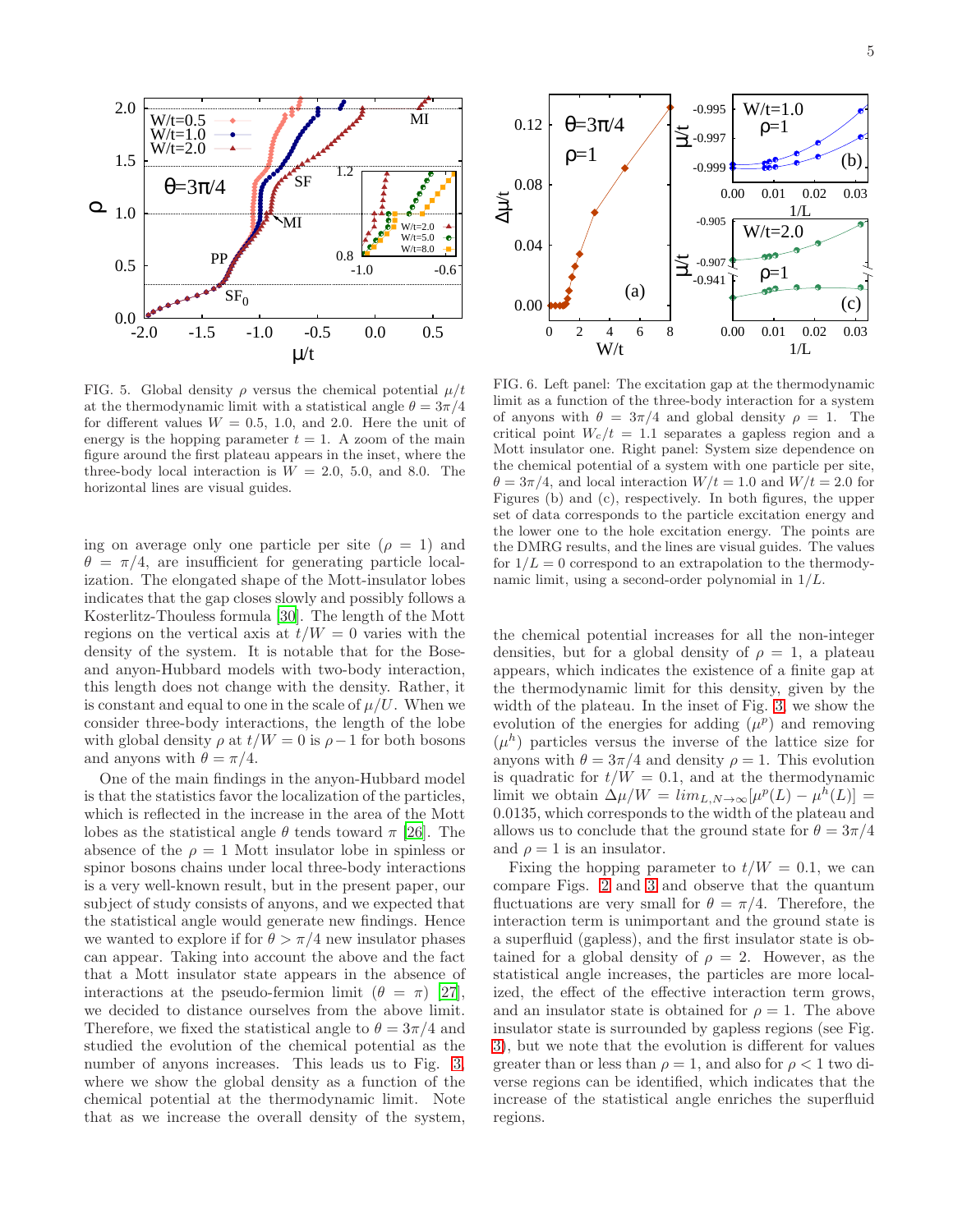

<span id="page-5-0"></span>FIG. 7. The von Neumann block entropy  $S_L(l)$  as a function of l for a system with size  $L = 256$ ,  $\rho = 1$  and  $t/W = 0.1$ . Here we consider three different values of statistical angle:  $\theta = \pi/4$ ,  $\theta = 3\pi/4$ , and  $\theta = \pi$ . The statistical angle drives a quantum phase transition.

The density profile of the particles along a lattice of  $L = 120$  with  $\theta = 3\pi/4$  and  $t/W = 0.1$  is shown in the inset of Fig. [4.](#page-3-1) At the ends of the lattice, we note strong fluctuations due to the open boundary conditions considered in our study. Despite this, we obtain that at each site there is one particle, i. e.  $\langle n_i \rangle = 1$ . This result, as well as the fact that there is a finite gap at the thermodynamic limit, allows us to conclude that the ground state is a Mott insulator, which is generated by the interplay of statistics and interactions, because for spinless and spinor bosons under local three-body interactions it is impossible to obtain a Mott insulator lobe with  $\rho = 1$ . To distinguish the Mott regions from the superfluid ones, we draw vertical lines in Fig. [4,](#page-3-1) which shows the global density as a function of the chemical potential at the thermodynamic limit for  $\theta = 3\pi/4$  and two different values of the hopping  $t/W = 0.1$  and  $t/W = 0.4$ . From this figure it is clear that a quantum phase transition from a Mott insulator to a superfluid phase will take place, and we observe that for both values of  $t/W$  the compressibility  $(\kappa = \partial \rho / \partial \mu)$  is always greater than zero, which indicates the absence of a first-order transition. Also, we obtained that the overall behavior of the global density as a function of  $\mu/W$  is the same for both values of the hopping. However, the Mott gap is obviously larger at  $t/W = 0.4$ than at  $t/W = 0.1$ . This unusual result can be understood by taking into account that for generating a Mott insulator state with  $\rho = 1$  under local three-body interactions, we need the interaction term to be important. For this, the quantum fluctuations must grow, which is caused by the hopping, and with the localization due to the statistics we obtain a larger effective interaction term, and finally the Mott gap increases with the hopping.

Up to this point, we know that for zero and small values of the statistics  $(\theta \leq \pi/4)$  there is not a Mott insula-

tor state with a global density  $\rho = 1$  whatever the value of the three-body interaction and that at the pseudofermion limit  $(\theta = \pi)$  there is a Mott insulator state in the absence of interactions. Also, our results away of the extreme limits suggest that both the statistics and the interaction are necessary to generate a Mott insulator state with one particle per site. To observe more clearly the effect of the three-body interaction, we temporarily change our energy unit to  $t = 1$  and express all quantities in terms of this. The global density as a function of the chemical potential  $\mu/t$  appears in Fig. [5,](#page-4-0) where a statistical angle of  $\theta = 3\pi/4$  and different values of the local three-body interaction were considered. For global densities smaller than  $\rho = 1$ , the before reported  $SF_0$ superfluid ( $\rho < 0.34$ ) and the paired ( $\rho > 0.34$ ) phases were obtained [\[27](#page-9-19)], but the new fact observed is that the first phase and in some region of the second they do not depend of the three-body interaction, because there are few particles and the effective interaction is determinate by the statistics. We note that the effect of interactions is more striking from the global density  $\rho = 0.75$ . After the above density the equation of state  $\rho(\mu)$  depends strongly on the interaction, note that the existence or not of plateaus depends on the value of the local interaction. For small values of interaction  $W/t = 0.5$  and  $W/t = 1.0$  there is not a plateau at a global density  $\rho = 1$  indicating that there is not a Mott insulator state for these values (see Fig.  $6(b)$ ), also we can see that the scope of the curve increases suggesting a separation of phases (PS), after this a paired phase and Mott insulator state with  $\rho = 2$  were obtained. When the three-body interaction increases  $(W/t = 2.0)$  a plateau appears at the density  $\rho = 1$ , where the evolution of the width of the plateau as a function of the latiice size is shown in Fig. [6\(](#page-4-1)c), being clear that at the thermodynamic limit the width of the plateau is finite and the ground state is a Mott insulator. Keeping the statistical angle and the value of the interaction, we obtain that between the Mott insulator states for the integer densities there is a superfluid phase  $(SF_\pi)$ . From Fig. [5,](#page-4-0) we note that the ground state changes drastically as the three-body interaction increases, for non-integer densities the ground state goes from a paired phase to a superfluid one, at density  $\rho = 1$  a change from a gapless phase to a Mott insulator state takes place. Also, we can see that the width of the plateaus at the integer densities increases with the three-body interaction (see the inset of Fig. [5,](#page-4-0) where a zoom of the plateau at  $\rho = 1$  is shown for  $W/t = 2.0$ , 5.0, and 8.0 ). In conclusion for a system of anyons with a statistical angle  $\theta = 3\pi/4$  without interactions there is not a Mott insulator state with one particle per site, once the interaction is turn on, the Mott insulator state appears from a critical value of the interaction. Figs. [6\(](#page-4-1)b) and [6\(](#page-4-1)c) tell us that the critical value of the interaction is between  $W/t = 1.0$  and 2.0, where the width of the plateau vanishes and has a finite value respectively. The evolution of the width of the plateau as a function of the local interaction at the thermodynamic limit is shown in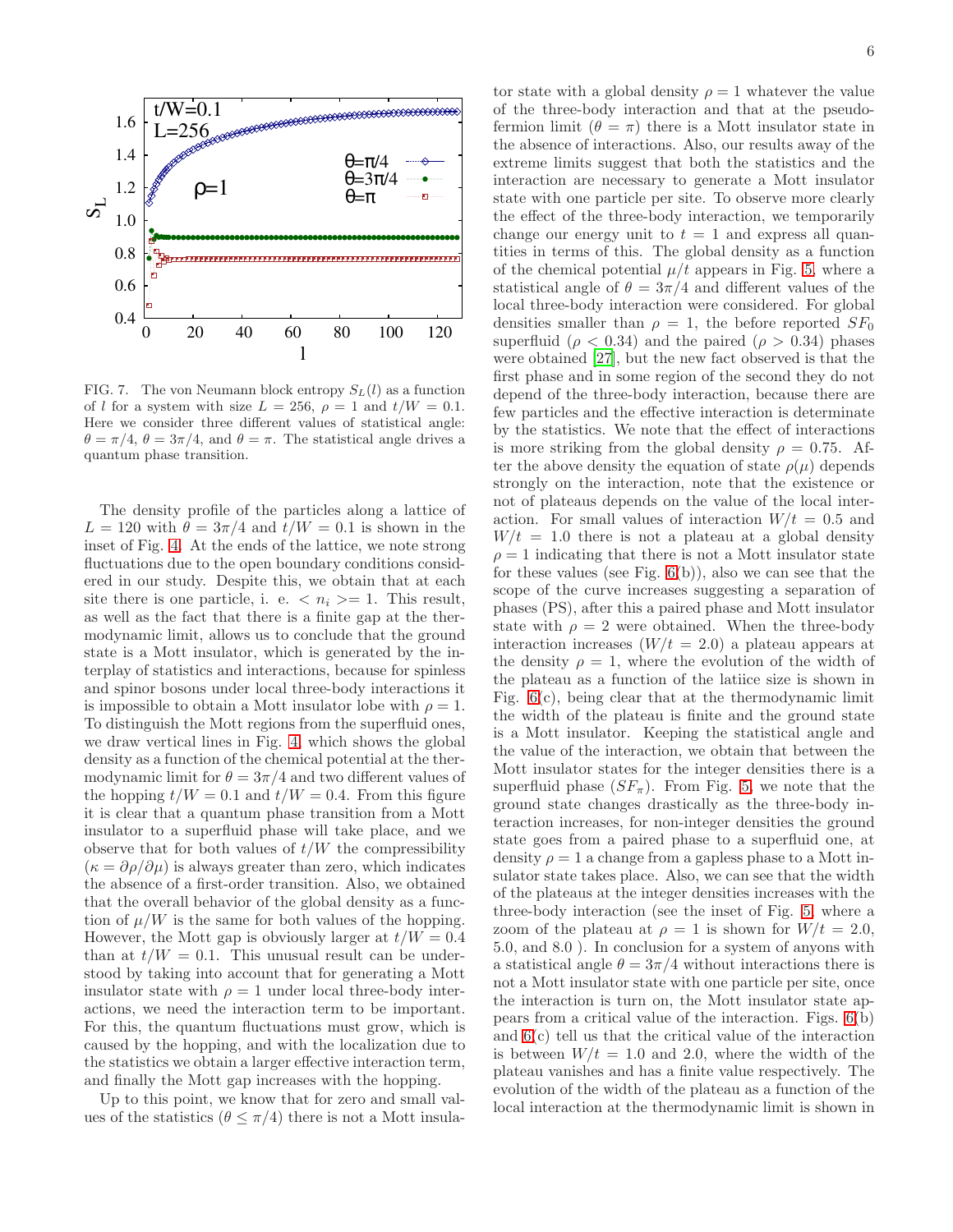

<span id="page-6-0"></span>FIG. 8. Phase diagram of the anyon-Hubbard model with local three-body interactions for  $\theta = \pi/4$ ,  $3\pi/4$ , and  $\pi$ . Mott lobes and a superfluid phase were found, and their boundaries are marked by points that are extrapolations to the thermodynamic limit from DMRG data. The lines are visual guides.

Fig. [6,](#page-4-1) where two different regions are clear, the first one is a gapless region for small values of  $W/t$  and a Mott insulator phase, where the gap increases monotonously with the three-body interaction. We estimate that the quantum critical point is  $W_c/t = 1.1$ . It is expected that the critical three-body interaction will depend on the value of the statistical angle  $\theta$ .

Previously, we showed that the behavior of the block von Neumann entropy allows us to distinguish between critical and noncritical ground states, for instance superfluid and Mott insulator states. With respect to the appearance of insulator states for larger values of the statistical angle, we want to verify the above results by means of the calculation of block entropy [\(5\)](#page-2-1). We present the results in Fig. [7](#page-5-0) for three different values of the angle,  $\theta = \pi/4$ ,  $\theta = 3\pi/4$ , and  $\theta = \pi$ , setting the global density at  $\rho = 1$ , the lattice size at  $L = 256$ , and the tunneling at  $t/W = 0.1$ , where again and untill the end of the paper our unit of energy will be  $W = 1$ . For  $\theta = \pi/4$ , we observe that the entropy always increases until it diverges, which indicates that the system is in a superfluid phase. This is consistent with our previous results, in which a non-insulator region was found for this angle and this density (Fig. [2\)](#page-2-2). On the other hand, the above behavior of the block entropy changes for larger values of  $\theta$ . Specifically, we observe that the block entropy increases very quickly exhibiting an oscillator behavior for small values of the block size, but the range increases with the angle. We cannot explain this oscillator behavior, which is due to the statistics. After the short oscillation, the block entropy remains constant, showing that the system has a finite correlation length. Hence the ground state is a Mott insulator one. Another interesting fact is that the overall value of the von Neumann block entropy diminishes as the statistical angle grows, which indicates



<span id="page-6-1"></span>FIG. 9. The  $\rho = 1$  Mott lobe at the thermodynamic limit for a statistical angle  $\theta = 3\pi/4$  and  $\theta = \pi$ . The lines are visual guides.

that the entanglement decreases. The above discussion allows us to conclude that the statistical angle  $\theta$  drives a quantum phase transition from a superfluid to a Mottinsulator phase with  $\rho = 1$ .

We found that the statistics induce a Mott insulator region for larger values of the angle  $\theta$ . This fact suggests that the phase diagram changes with the statistical angle, and we have to calculate this for statistical angles greater than  $\theta = \pi/4$ . In Fig. [8,](#page-6-0) we also draw the results for  $\theta = \pi/4$  shown in Fig. [2,](#page-2-2) in order to compare them with the new results obtained,  $\theta = 3\pi/4$  and  $\theta = \pi$ . We want to emphasize the absence of the  $\rho = 1$  Mott lobe for  $\theta = \pi/4$ . At the atomic limit  $(t/W = 0)$ , we observe that the Mott lobe regions are given by  $\mu/W =$  $\rho - 1$  regardless of the statistical angle; hence there is no Mott lobe with  $\rho = 1$  at this limit. For the nonzero hopping parameter, we see that the Mott lobe with  $\rho = 2$  decreases as  $t/W$  grows, a fact that is maintained for any angle; however, it is clear that as the angle grows the statistics favor the localization of the particles, which is reflected in the increase of the Mott lobe area and the displacement of the critical point towards larger values. The phase diagram shows a much smaller  $\rho = 2$  Mott lobe than the anyon chain with two-body interactions. Also, we obtained a re-entrant behavior for the  $\rho = 2$  Mott lobe regardless of the statistical angle, i. e. for a fixed chemical potential value the ground state passes from a Mott insulator to a superfluid phase and then returns to the Mott insulator one. Note that this does not happen for the  $\rho = 1$  Mott lobe (see Fig. [9\)](#page-6-1). The emergence and evolution of the  $\rho = 1$  Mott lobe as the hopping parameter increases is shown Fig. [9](#page-6-1) for two different angles  $\theta = 3\pi/4$  and  $\theta = \pi$ , where a zoom in has been made. From this it is clear that if the statistics increase, the localization grows. Note that for negative constant values of the chemical potential, the ground state is a superfluid with density lower than one. As the kinetic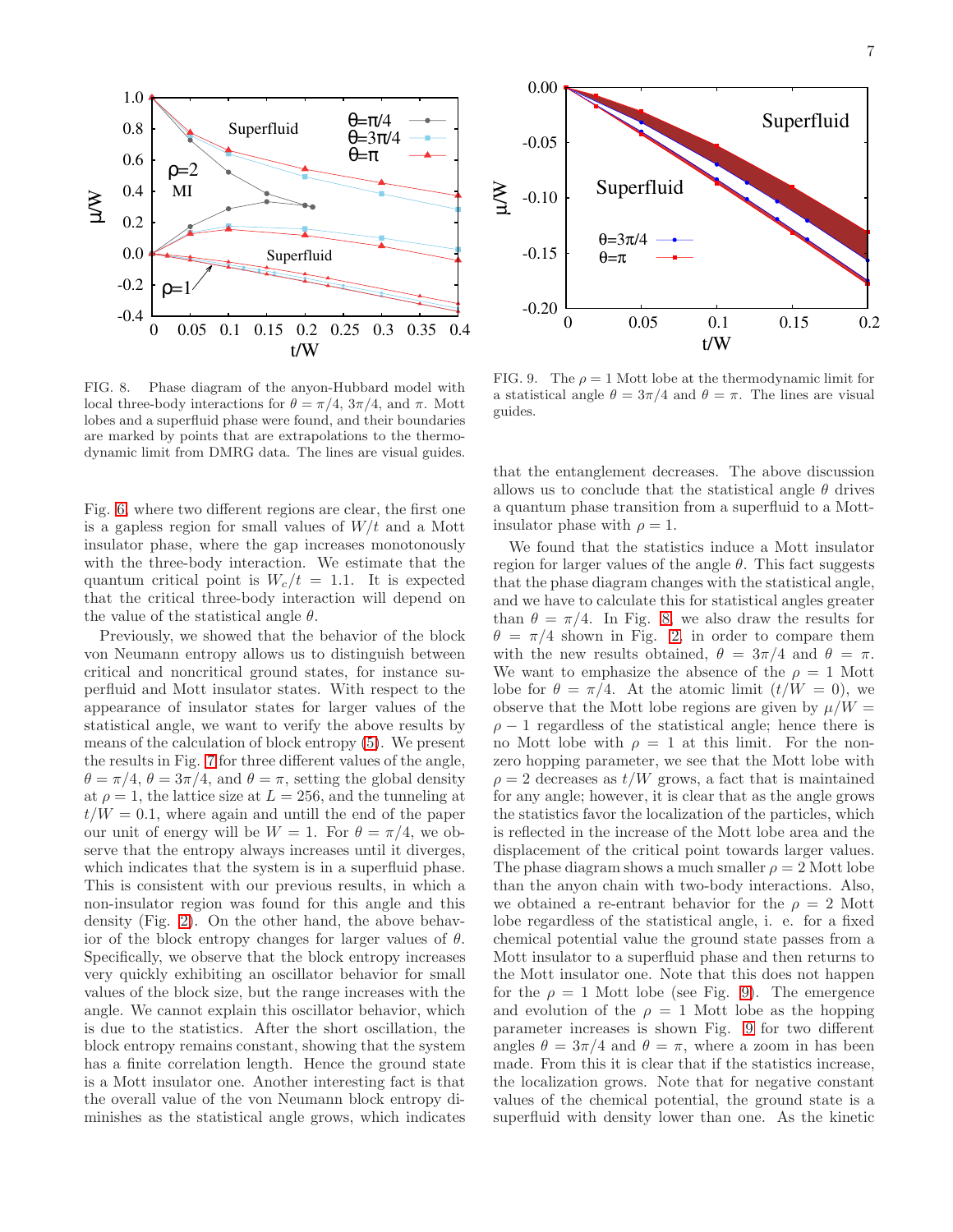

<span id="page-7-0"></span>FIG. 10. Phase diagram of the anyon-Hubbard model with local three-body interactions in the plane  $(\mu/W, \theta/\pi)$ . We consider three different hopping parameters  $t/W = 0.1, 0.15$ and 0.2. The points are extrapolations to the thermodynamic limit from DMRG data and the lines are visual guides. MI means Mott insulator regions.

energy increases, it goes to a Mott insulator state with  $\rho = 1$  and finally returns to a superfluid state, but with a density greater than one. From this figure, it is clear that the Mott lobe area increases with the hopping.

We showed that the statistical angle drives a quantum phase transition from a superfluid state to a Mott insulator one in the range of  $\theta = \pi/4-3\pi/4$  for a fixed hopping parameter  $t/W = 0.1$  and global density  $\rho = 1$ (see Fig. [7\)](#page-5-0). However a pending task is to explore the ground state phase diagram as a function of the statistical angle, which is shown in Fig. [10](#page-7-0) for three different values of the hopping parameter,  $t/W = 0.1, 0.15$ , and 0.20. We obtain that there is a critical value of the angle at which the Mott insulator phase appears, and this critical value moves to greater values as the hopping grows. A reentrance phase transition was observed, since the hole excitation energy curve exhibits a maximum. Hence at some suitable constant chemical potential, the model displays a sequence of quantum phase transitions between the Mott insulator and the superfluid phases. In the sequence (from left to right), we have a change from a superfluid region with  $\rho > 1$  to a Mott insulator one with  $\rho = 1$  and then again to an superfluid region  $(\rho < 1)$ , and finally the system remains in an insulator state. Finally, we note that for a fixed angle, the Mott lobe area increases with the tunneling. Note that the shape of the Mott lobes around the critical point is not elongated like others shown in Fig. [2](#page-2-2) or others reported previously, which can indicate that this quantum phase transition is not of the Kosterlitz-Thouless type.

It is well known in the literature that using the gap vanishing point to determine the critical point related to a quantum phase transition gives us poor results and that some measures of the entanglement can help us in this task. Precisely, it has been shown that for models like the



<span id="page-7-1"></span>FIG. 11. The estimator  $\Delta S_{LK}$  as a function of angle  $\theta$  for  $t/W = 0.1$  and  $t/W = 0.3$ . Here we fixed L=256 and  $\rho = 1$ . The points are DMRG data and the lines are a visual guide. Inset: Evolution of the critical angle  $\theta_c$  with the hopping parameter.

Bose-Hubbard one, the estimator based on the von Neumann block entropy  $\Delta S_{LK}(L) = S_L(L/2) - S_{L/2}(L/4)$ proposed by Läuchli and Kollath leads to better results [\[50](#page-9-38)]. According to above definition and the expression Eq. [\(5\)](#page-2-1), we obtain:

<span id="page-7-2"></span>
$$
\Delta S_{LK}(L) = \begin{cases} \frac{c}{6} ln[2], & \theta \le \theta_c, \\ 0, & \theta > \theta_c, \end{cases}
$$
 (6)

 $\theta_c$  being the critical angle.

In Fig. [11,](#page-7-1) the evolution of the estimator  $\Delta S_{LK}$  with the statistical angle is shown for an anyon chain with  $\rho = 1$ , and  $L = 256$ . When  $\theta = 0$ , the ground state is a superfluid, because the  $\rho = 1$  Mott insulator lobe does not exist for bosons under local three-body interactions. Therefore, the estimator will be equal to  $ln(2)/6$ , and it remains at this point for non-zero values of the statistical angle, indicating that there is a range of values of  $\theta$  for which the ground state is a superfluid. However, from a given critical angle the estimator collapses to zero within a short range. After that, the estimator remains constant at zero, indicating that the ground state is now a Mott insulator one. Regardless of the hopping parameter, we see that the estimator clearly shows us the quantum phase transition from a superfluid to a Mott insulator state. Note that the superfluid region becomes greater and the shape of the curve becomes sharper as the hopping increases, although at the thermodynamic limit the shape of the curve will be a step function, according to the expression Eq. [\(6\)](#page-7-2). The critical point corresponds to the greatest value of  $\theta$ , for which the estimator is equal to  $ln(2)/6$ , and we obtain that the position of the critical angle moves to greater values as the hopping grows (see inset of Fig. [11\)](#page-7-1). We use the above procedure to determinate the critical points due to we do not know a priori the order of the transition and that the phase diagram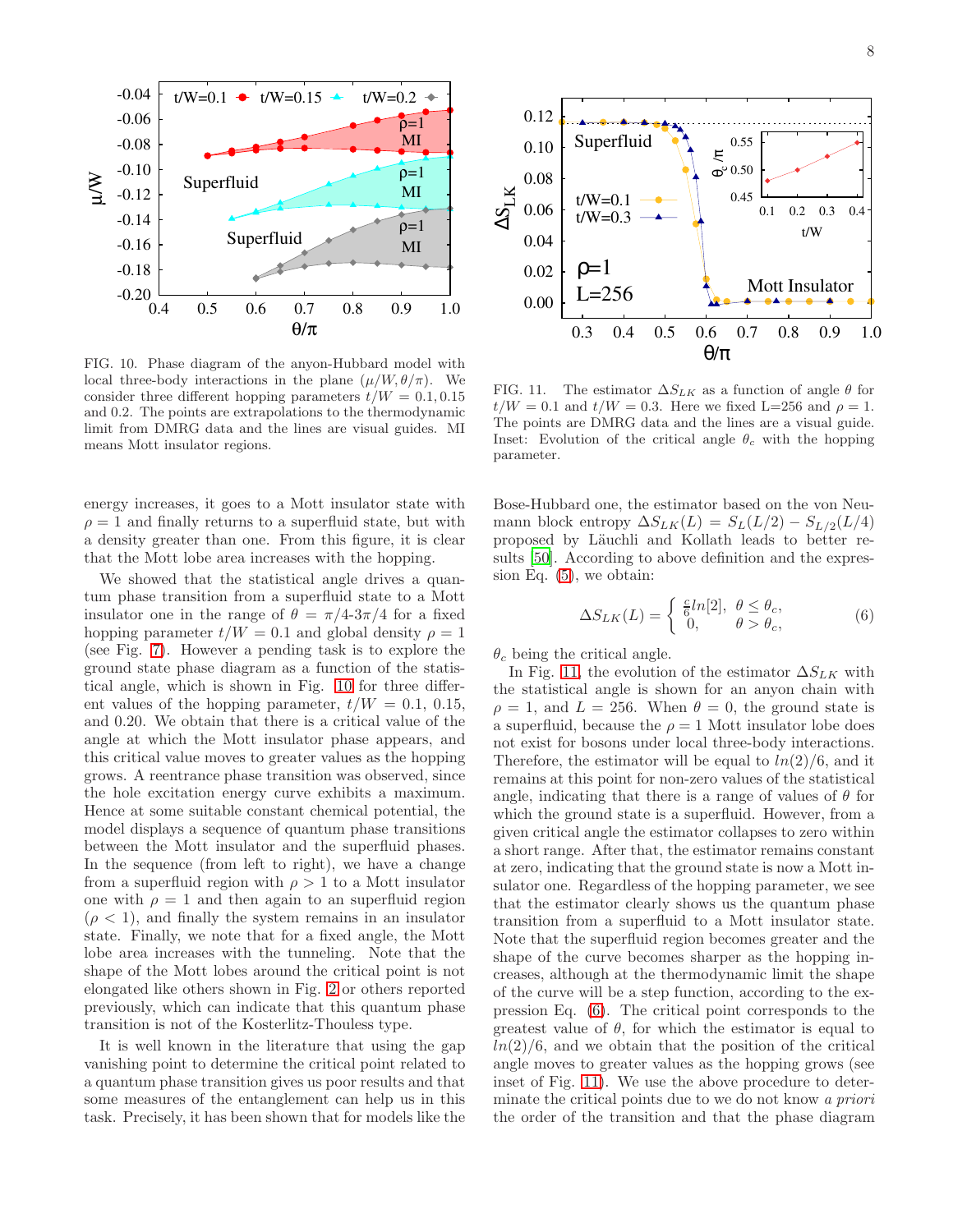

<span id="page-8-1"></span>FIG. 12. Equation of state  $\rho = \rho(\mu)$  for anyons under a finite three-body interaction  $t/W = 0.1$  in the pseudo-fermion limit  $(\theta = \pi)$ . The points are DMRG data and the lines are a visual guide.

show in Fig. [10](#page-7-0) suggest that the transition is not the Kosterlitz-Thouless type, which prevents us from using the gap-scaling analyses, which led to the most accurate determination of the critical point in Bose-Hubbard model [\[47,](#page-9-35) [48\]](#page-9-36). An alternative way to estimate the critical points is calculating the Luttinger-liquid parameter, which is a very expensive numerical way to determinate the critical points [\[49](#page-9-37)].

The pseudo-fermion limit  $(\theta = \pi)$  of the anyon-Hubbard model attracted attention and is full of surprises, for instance Greschner and Santos found a Mott insulator phase with one particle per site in absence of interactions and diverse superfluid phases for non-integer densities [\[27\]](#page-9-19). Recently Zhang and co-workers considered a non-zero finite two-body interaction between the anyons and observed that the ground state for noninteger densities is very rich, showing transitions from superfluids to a separation phase or paired phase for densities lower or greather than  $\rho = 1$ , respectively [\[31\]](#page-9-21). Motivate by these results, we show in Fig. [12](#page-8-1) the equation of state  $\rho = \rho(\mu)$  at the pseudo-fermion limit for a finite three-body interaction  $t/W = 0.1$ . For densities lower than  $\rho = 0.34$ , we obtained a superfluid phase  $SF<sub>0</sub>$ , after that the scope of the curve changes and a paired phase appears, result that diverge of the result for finite twobody interactions where a separation phase was found, this divergence is expected since the effective interaction (statistics plus three-body potential) is weaker in our case than in the two-body calculation. Between the Mott insulator plateaus, we obtained a superfluid phase  $SF_{\pi}$  in the whole region, whereas for a finite two-body interaction a quantum phase transition from a superfluid phase  $SF_{\pi}$  to paired phase was reported. We see that our results for a finite three-body interaction are more closer to the non-interacting case than the finite two-body interactions, due to the smaller effective interactions.

## <span id="page-8-0"></span>C. Conclusions

We studied the interplay of multi-body interactions and the statistics in an anyon-Hubbard model, which was mapped to a modified Bose-Hubbard model by means of a fractional Jordan-Wigner transformation. This lastnamed model was explored using the density matrix renormalization group method, and we found that the model exhibits gapless and gapped regions in the phase diagram. The expression  $\mu/W = \rho - 1$  determines the width of the Mott lobes at the atomic limit, regardless of the statistics. As in the spinless and spinor boson cases, we obtain that for small statistical angles there is no Mott insulator region with density  $\rho = 1$  when local three-body interactions are considered. However the above Mott insulator state emerges as the statistics grow, from a critical value of the local interaction, which is  $W/t = 1.1$  for  $\theta = 3\pi/4$ , this fact being one of the main findings of this study.

Away from the extreme limits, we found that together the statistics and the local three-body interaction drive a quantum phase transition from a gapless phase to a Mott insulator one when the density is  $\rho = 1$ . This quantum phase transition was clearly identified by means of the von Neumann block entropy and the estimator proposed by Läuchli and Kollath [\[50\]](#page-9-38). Using the latter to estimate the critical angles, we see that the hopping parameter moves the critical angles to greater values.

Although a complete study of the ground state for noninteger densities is out scope of this paper, we found that the equation of state  $\rho = \rho(\mu)$  at the pseudo-fermion limit for a finite three-body interaction is closer to the non-interacting case, due to the weaker effective interactions. Away from the pseudo-fermion limit, we observe diverse gapless phases, such as: superfluid  $SF<sub>0</sub>$ , paired phase, superfluid  $SF_{\pi}$  and a possible separation phase. The quantum phase transitions between the above gapless phases and their evolution with the local three-body interactions for different statistical angles will be explore in a future study.

## ACKNOWLEDGMENTS

We thank Sebastian Greschner for useful comments. All authors are thankful for the support of DIEB- Universidad Nacional de Colombia and COLCIENCIAS (grant No. FP44842-057-2015). Silva-Valencia and Franco are grateful for the hospitality of the ICTP, where part of this work was done.